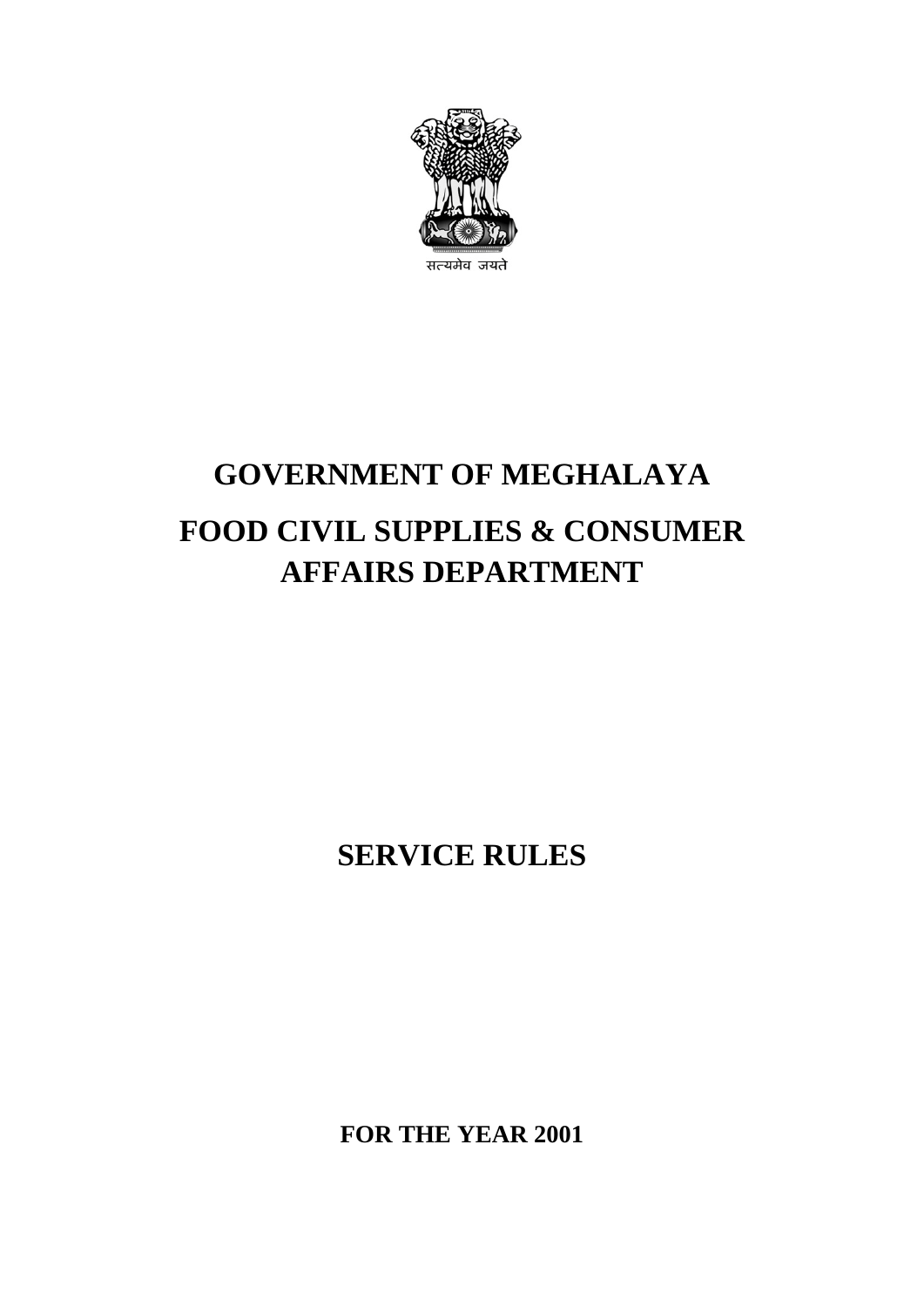## The 22<sup>nd</sup> October, 2001

No. SUP. 26/84. In exercise of the powers conferred by the proviso to article 809 of the constitution of India, the Governor of Meghalaya is pleased to make the following Rules regulating the recruitment and the conditions of service of persons appointed to posts in the Meghalaya Food and Civil Supplies Service of Meghalaya.

- 1. **Short Title and Commencement:**  (1) These Rules may be called "The Meghalaya Food and Civil Supplies Service Rules".
	- (2) They shall come into force from the date of publication in the Meghalaya Gazette.
- 2. **Definition:** In these Rules unless there is anything repugnant in the subject or context.
	- (a) "Appointing Authority" means (1) The Governor of Meghalaya in respect of the post of Additional Director, Joint Director, Deputy Director, Superintendent of Food and Civil Supplies and Inspector of Food and Civil Supplies.

(2) The Director of Food and Civil Supplies in respect of the posts of Sub-Inspector of Food and Civil Supplies

- (b) "Commission" means the Meghalaya Public Service Commission.
- (c) "Committee" means the Committee constituted under Rule 8 and 9.
- (d) "Government" means the Governor of Meghalaya.
- (e) "Member of the Service" means a member of the Meghalaya Food and Civil Supplies Service.
- (f) "Service" means the Meghalaya Food and Civil Supplies Service
- (g) "State" means the State of Meghalaya.
- (h) "Year" means the calendar year.
- 3. **Constitution of the Service:** There shall be a constituted Service to be known as the Meghalaya Food and Civil Supplies consisting of the following persons viz:-
	- (1) Member of the Assam Supply Service who are allocated to the State of Meghalaya in accordance with the provision of Section 64 (1) of the North eastern Areas (Reorganisation) Act, 1971.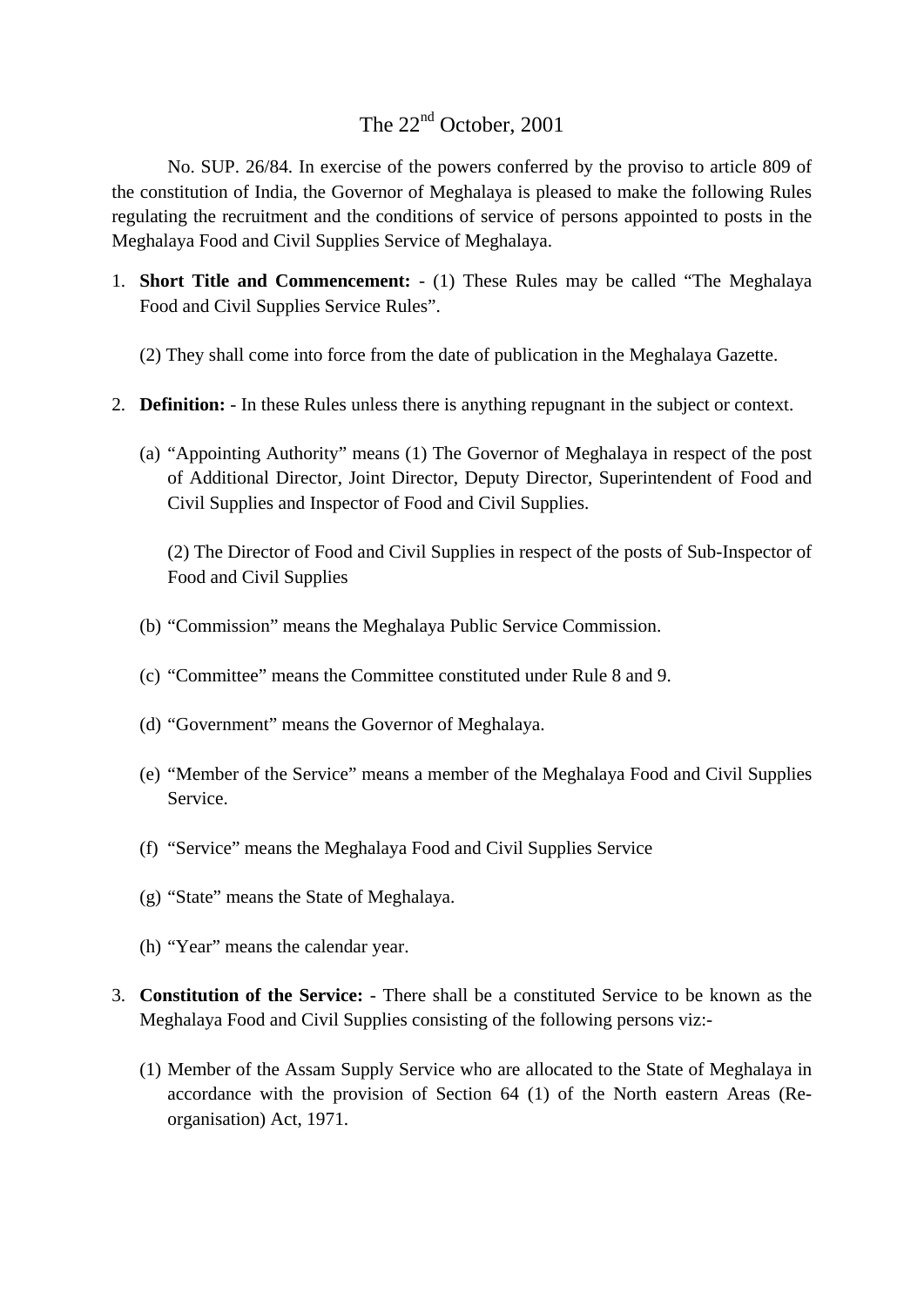- (2) Persons appointed to different posts in the service on or after 21.1.72 but before commencement of these Rules.
- (3) Persons appointed to different posts in the service in accordance with the provisions of these Rules.
- 4. **Composition of the Service**: (1) The Service shall consist of the following grades and posts—
	- 1. Senior Grade 2. Senior Grade 3. Grade I. 4. Grade II. 5. Grade III. Additional Director Joint Director Deputy Director Superintendent of Food and Civil Supplies/Inspector of Food and Civil Supplies. Sub-Inspector of Food and Civil Supplies.

(2) The categories of posts in clauses (i), (ii), (iii) and (iv) of sub-rule (i) shall form an independent cadre. Members of the lower cadre shall have no claim for appointment to any of the higher cadre except in accordance with the provisions made in these Rules.

- 5. **Status**: The status of members of the Service holding posts in the Senior Grade and Grade I shall be Group 'A' Gazetted and those holding post in Grade II and Grade III shall be Group 'B' and Group 'C' non-gazetted respectively.
- 6. **Strength of the service**: (1) The strength and composition of the service shall be such as may be determined by the Governor from time to time.

(2) At the commencement of these Rules, the strength of the Service and posts therein shall be shown in Schedule I.

7. **Method of recruitment**:- (1) Additional Director of Food and Civil Supplies-- Appointment to the post of Additional Director of Food and Civil Supplies shall be made by promotion from amongst the members of the Service holding the post of Joint Director who have rendered more than four years of service as Joint. Director of Food and Civil Supplies as specified in Schedule II and included in the Select List approved under subrule (5) of Rule 10.

(2) **Joint Director of Food and Civil Supplies**-- Appointment to the post of Joint Director of Food and Civil Supplies shall be made by promotion from amongst the members of the Service holding the post of Deputy Director who have rendered not less than three years of service as Deputy Director as specified in Schedule II and included in the Select List approved under sub-rule (5) of Rule 10.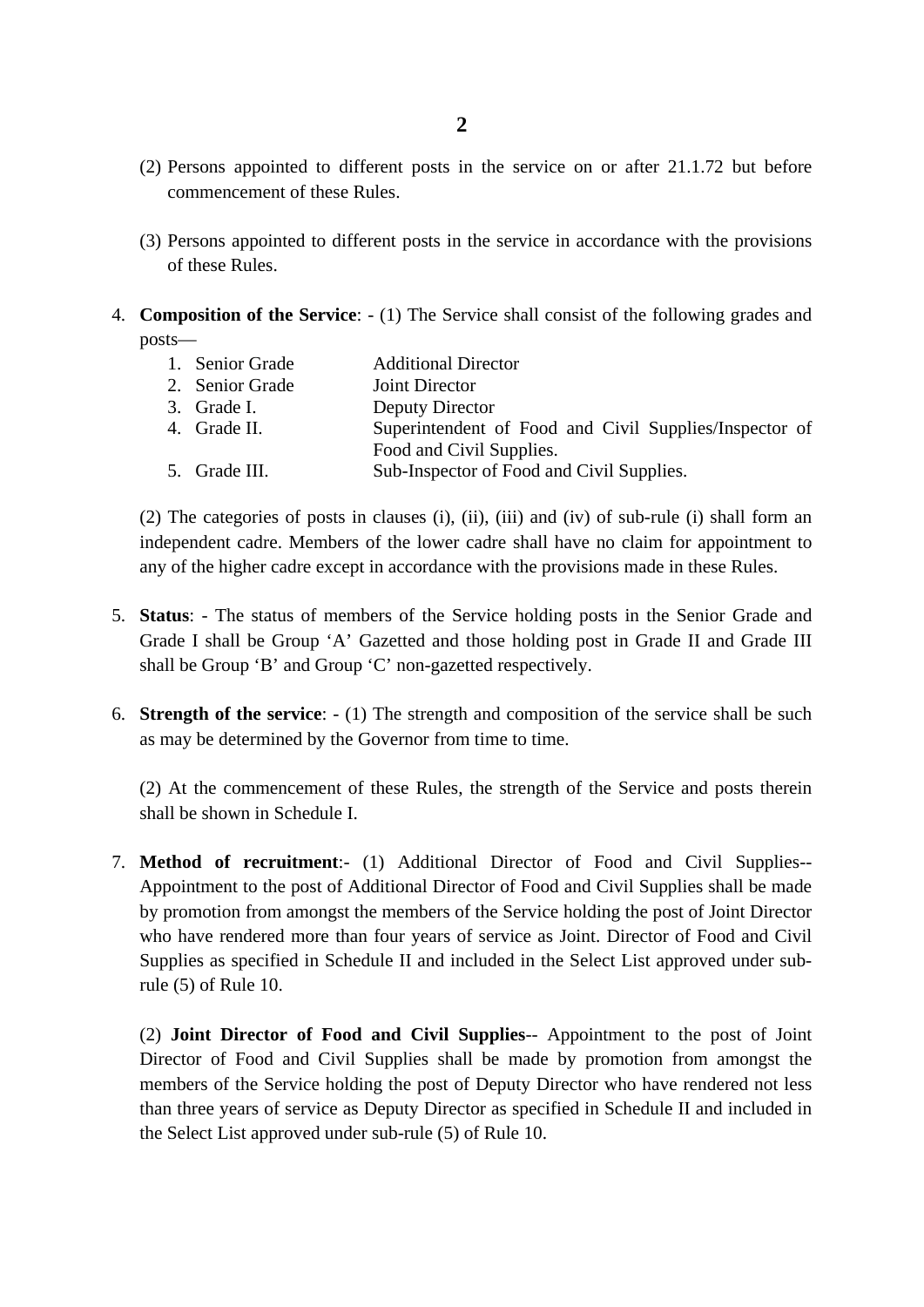(3) **Deputy Director of Food and Civil Supplies**-- Appointment to the post of Deputy Director of Food and Civil Supplies shall be made by promotion from amongst the members of the Service holding the post of Superintendent of Food and Civil Supplies who have rendered not less than three years of Service as Superintendent of Food and Civil Supplies as specified in Schedule II and included in the Select List approved under sub-rule (5) of Rule 10.

(4) **Superintendent of Food and Civil Supplies**-- Appointment to the post of Superintendent of Food and Civil Supplies shall be made by promotion from amongst the members of the Service holding the post of Inspector of Food and Civil Supplies who have rendered not less than five years of Service as specified in Schedule II and included in the Select List approved under sub-rule (5) of Rule 10.

(5) **Inspecto**r **of Food and Civil Supplies**-- Appointment to the post of Inspector of Food and Civil Supplies shall be made by promotion from amongst the members of the Service holding the post of Sub Inspector of Food and Civil Supplies who have rendered not less than five years of Service as specified in Schedule II and included in the Select List approved under sub-rule (5) of Rule 10.

(6) **Sub Inspecto**r **of Food and Civil Supplies**—Recruitment of the post of Sub Inspector of Food and Civil Supplies shall be made by direct recruitment on the result of the examination conducted by the Commission.

8. **Departmental Promotion Committee**—(1) For the purpose of appointment by promotion under sub-rule (1), (2) and (3) of Rule 7, there shall be a Departmental Promotion Committee consisting of the following members:-

| 1. Chief Secretary                                                                                                                 | Chairman |
|------------------------------------------------------------------------------------------------------------------------------------|----------|
| 2. Principal Secretary/Commissioner and Member Secretary<br>Secy./ Secretary/Addl. Secretary/Food<br>and Civil Supplies Department |          |
| 3. Principal Secretary/Commissioner and Member<br>Secretary/Additional<br>$Secy$ ./<br>Secretary/Personnel and A.R. Department     |          |
| 4. Principal Secretary/Commissioner and Member<br>Secy./ Secretary Finance Department                                              |          |
| 5. Director of Food and Civil Supplies                                                                                             | Member   |

(2) The Committee may invite any other person to attend its meeting as and when considered necessary.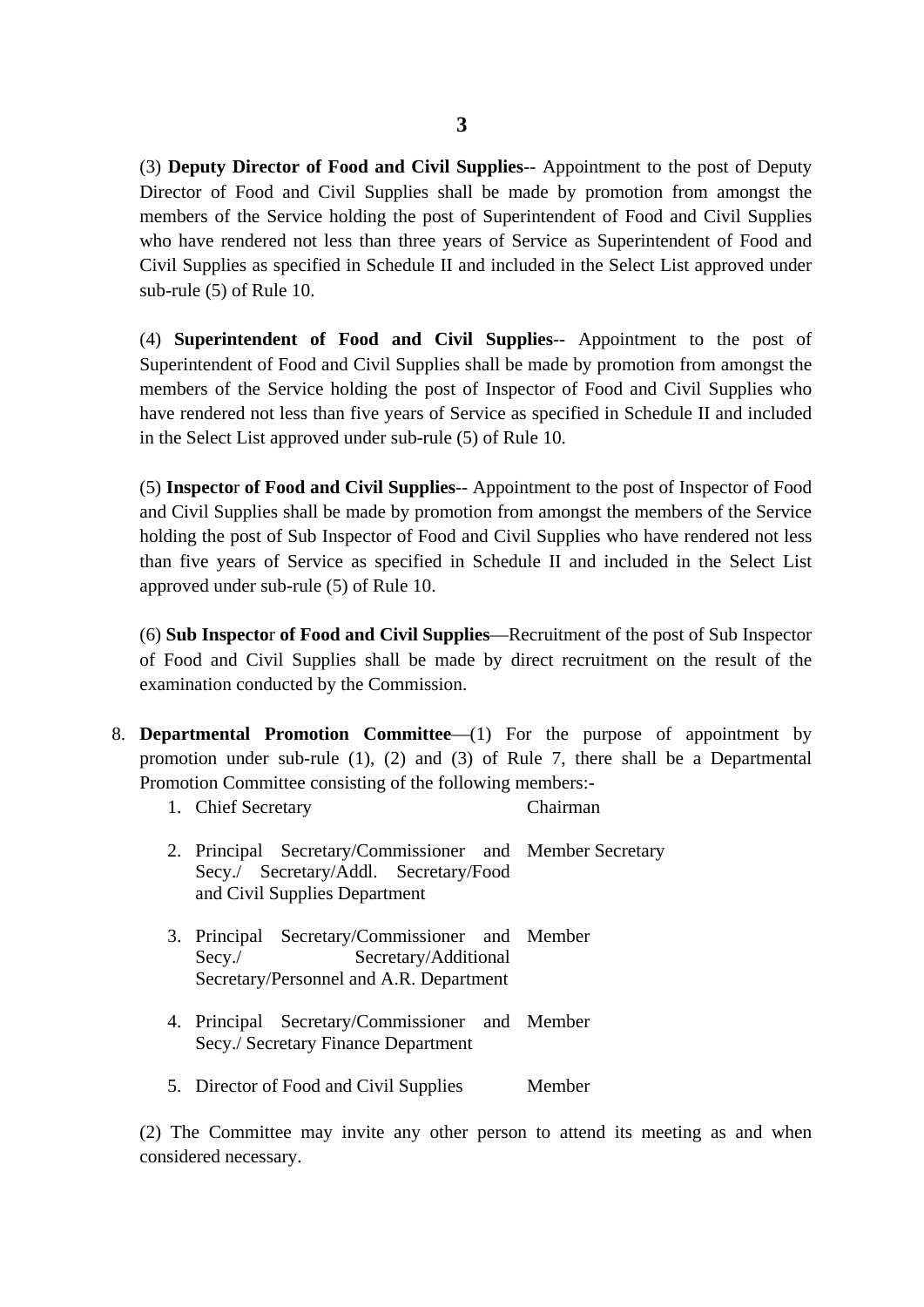- 9. (1) For the purpose of appointment by promotion under sub-rule (4) and sub-rule (5) of Rule 7 there shall be a Departmental Promotion Committee consisting of the following members:--
	- 1. Principal Secretary/Commissioner and Chairman Secretary/Food and Civil Supplies Department
	- 2. Director of Food and Civil Supplies Member Secretary Department
	- 3. Principal Secretary/Commissioner and Member Secretary/ Secretary/ Additional Secretary Personnel and A.R Department or his Representative.
	- 4. Principal Secretary/Commissioner and Member Secretary/ Secretary Finance Department or his Representative.

(2) The Committee may invite any other person to attend its meeting as and when considered necessary.

- 10. **Procedure for preparing the Select list.** (1) At the beginning of each year, the Appointing Authority shall refer to the Committee, the approximate number of vacancies likely to occur in each Grade of the Service during the year. To enable the Committee to prepare the Lists for promotion to those Grades, the Appointing Authority shall furnish the Committee with the following documents, namely:-
	- i) A list of the members of the service drawn up in order of seniority and consisting three times the number of vacancies referred to in sub-rule (1).

Provided that such restriction shall not apply in respect of posts where the total number of eligible persons is less than three times the number of vacancies and in such a case, the Committee shall consider all the eligible Officers.

- ii) The Character Rolls and Service Records of such members.
- iii) Any other documents and information as may be considered necessary by the Appointing Authority or required by the Committee.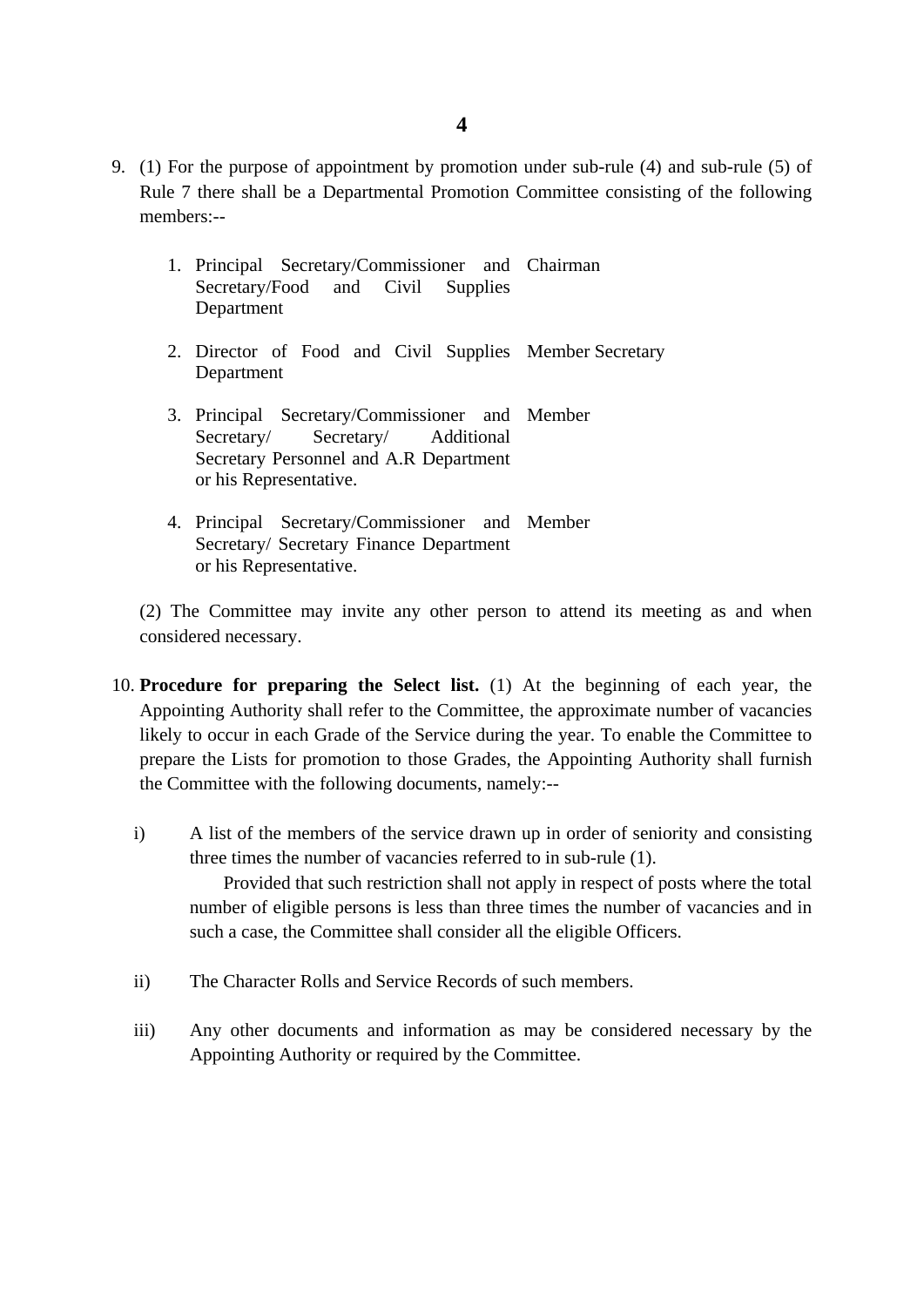(2) The Committee after examining the Character Rolls, Service Records and other documents in respect of all such persons shall prepare a list based on seniority with due regard to individual merit and suitability. The number of persons to be included in the List shall be according to the actual number of vacancies available at the particular Grade. The List shall be forwarded by the Committee to the Appointing Authority.

(3) The names of persons in the List shall be placed in order of preference for promotion. In every case, where a junior member is selected in preference to his seniors, the Committee shall record in writing the reasons for doing so.

(4) For the purpose of appointment by promotion, under sub-rule  $(1)$ ,  $(2)$ ,  $(3)$ ,  $(4)$  and  $(5)$  of Rule 7, the Appointing Authority shall consider the List prepared by the Committee along with the Character Rolls, Service Records, and other documents in respect of each person in the List and unless he considers that any change is necessary to approve the list. If the Appointing Authority considers it necessary, to make any change in the list received from the Committee, he shall inform the Committee of the Change proposed and after taking into consideration the comments if any of the Committee and to approve the List finally with or without modification as may deem fit in his opinion to be just and proper.

(5) The list as approved under sub-rule (4) shall form the Select List for the purpose of appointment under sub-rule  $(1)$ ,  $(2)$ ,  $(3)$ ,  $(4)$ , and  $(5)$  of Rule 7.

11. **Validity of the Select List**—(1) The Select List shall remain in force for a period of one year from the date of its final approval by the Appointing Authority unless its validity is extended with the approval of the Appointing Authority. Provided that such an extension shall not be for a total period exceeding six months.

Provided further that in the event of any great lapse in the conduct or performance or duties on the part of any person in the Select List, the Appointing Authority may. If he thinks fit, remove the name of such person from the Select List in consultation with the Committee.

(2) The Committee shall meet once a year to review the Select List.

12. **Direct Recruitment**—(1) Competitive Examination for direct recruitment under sub-rule (6) of Rule 7 shall be held at such intervals as the Appointing Authority may in consultation with the Commission from time to time determine. The date on which and the place at which the Examination shall be held, shall be fixed by the Commission.

(2) The Examination shall be conducted by the Commission in accordance with such syllabus as the Appointing Authority may from time to time make in consultation with the Commission.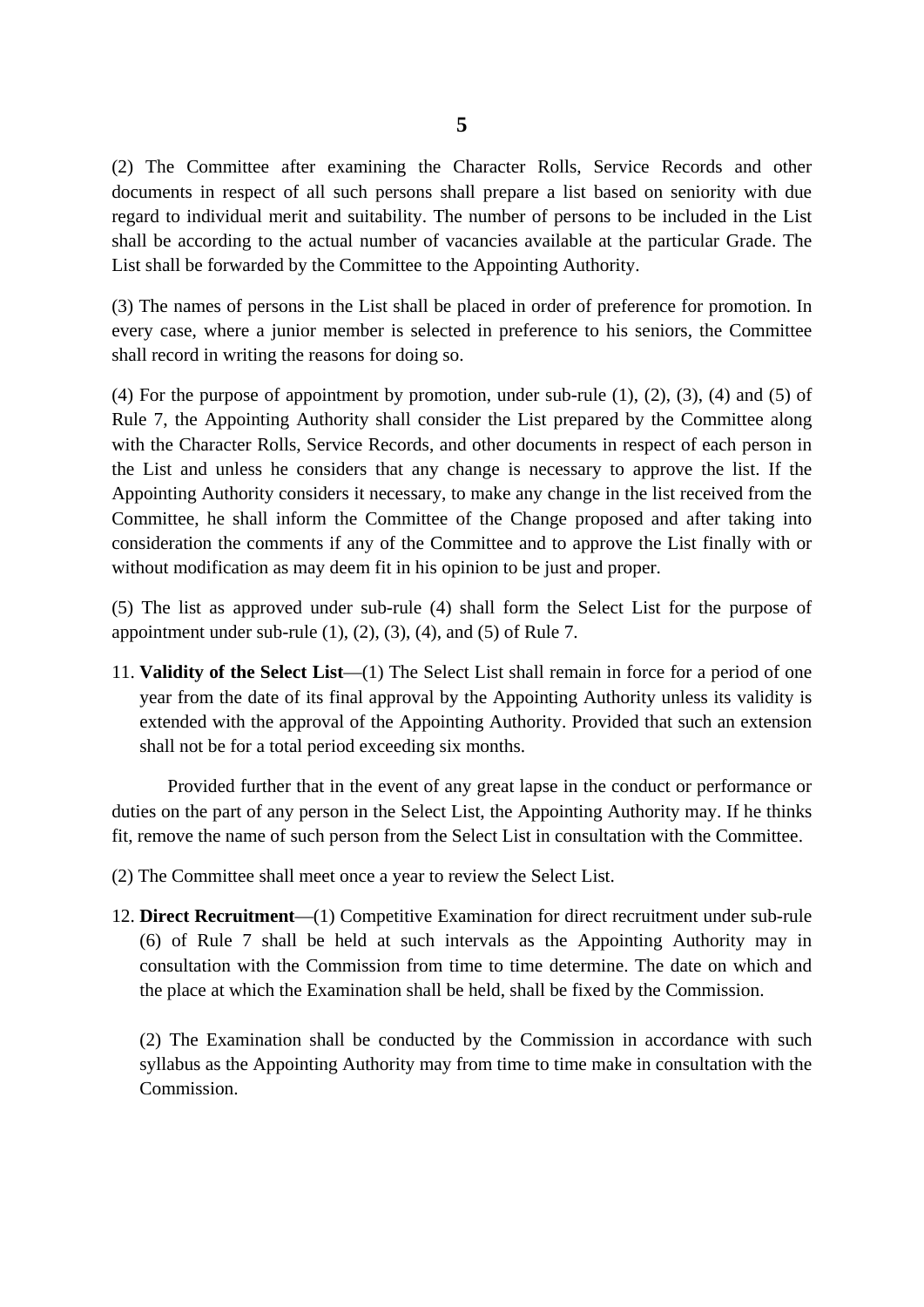(3) Of the number of vacancies to be filled up on the result of each examination, there shall be reservation in favour of candidates belonging to Scheduled Castes and Scheduled Tribes to the extent and subject to the conditions as the Government may from time to time prescribe.

(4) On the basis of the results of the Competitive examination, the Commission shall prepare a list of all successful candidates in order of merit, which shall be determined in accordance with the aggregate marks obtained by each candidate and if two or more candidates obtain equal marks, the Commission shall arrange them in order of their relative merit which shall be determined in accordance with the general suitability of the candidates for appointment to the post. The number of person to be included in the list shall be according to the actual vacancies that are likely to occur during the recruitment year plus 10 percent of the actual vacancies or 2 (two) names whichever is more. The list shall be forwarded to the Appointing Authority.

(5) The inclusion of a candidate's name in the list confer no right to appointment unless the Government is satisfied after such enquiry as may be a considered necessary that the candidate is suitable in all respects for appointment to the post and that the appointment to any post in the Service is subject to availability of vacancies.

- 13. **Conditions of eligibility for appearing at the Competitive Examination**—In order to be eligible to compete at the examination for direct recruitment, a candidate must satisfy the following conditions namely—
	- (1) Nationality: He must be a citizen of India.
	- (2) Age: As laid down in Schedule II
	- (3) Educational Qualification: Degree 1 Qualification holders in Arts/Science: and Commerce.

#### **14. Disqualification for appointment to posts in the Service:-**

- (1) No person shall be appointed who, after such medical examination as the Government may prescribe is not found to be in good mental or bodily health and free from any physical defect or infirmity which may render him unfit in the discharge of his duties.
- (2) No person shall be appointed to posts in the service who has been convicted for any offence involving moral turpitude.
- (3) No person who has more than one spouse living shall be eligible for appointment to posts in service.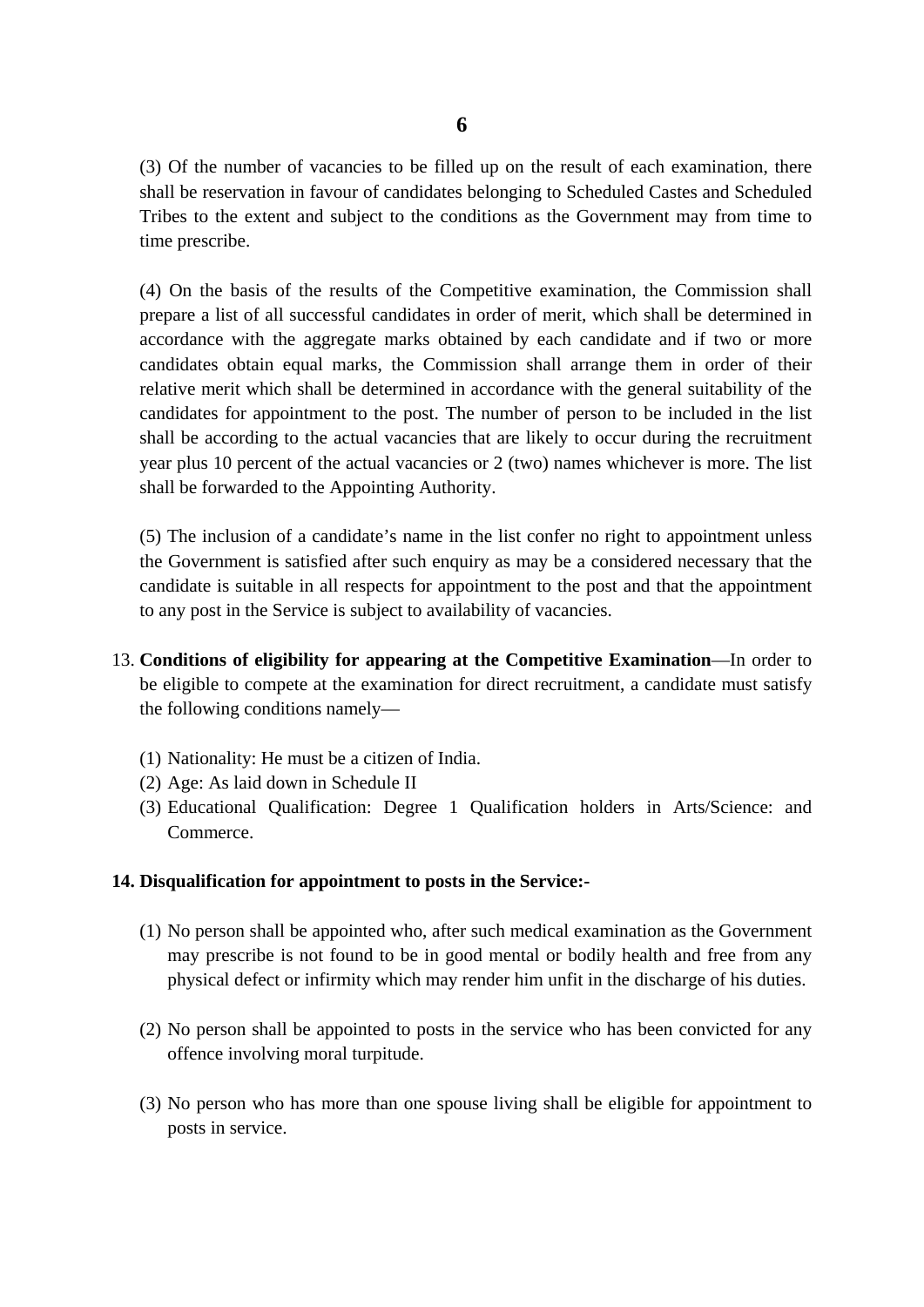**7**

Provided that the Governor/Appointing Authority may, if he is satisfied that there as grounds for doing so, exempt any person from the operation of this sub-rule.

(4) No person who attempts to enlist support for his candidature either directly indirectly by any recommendation either written or oral or by other means shall be appointed to posts in the service.

15. **Appointment to posts in the Service**:- (1) Appointment to any post in the Service under Rule 7 shall be made by the Appointing Authority and in respect of Gazetted posts shall also be published in the Meghalaya Gazette.

(2) (i) Subject to the provisions of sub-rules (3) and (5) of Rule 12 appointment by direct recruitment under sub-rule (5) of Rule 7 shall be made from time to time in the order in which the names of candidates appear in the Merit List prepared under sub-rule (4) of Rule 12.

(ii) A person appointed by direct recruitment shall join within 15 days from the date of receipt of the order of appointment failing which, and unless the Appointing Authority extends the period of joining, which shall not in any case exceed three months the appointment shall be cancelled.

(3) Appointment under sub-rule (1), (2), (3), (4) and (5) of Rule 7 shall be made in the order in which the names of candidates appear in the Select List approved under sub-rule (5) of Rule 10.

16. Probation:- Every person appointed to the Service under sub-rule (5) of Rule 7 shall be on probation for a period of 2 (two) years.

Provided that the period of probation may for good and sufficient reasons be extended by the Appointing Authority in any individual case by a period not exceeding 2 (two) years.

17. **Departmental Examination and Training**:- (1) All Officers who joined the Service prior to the commencement of these Rules and who have passed all the papers of the Departmental Examination conducted by the Department and/or have not undergone the training prescribed from time to time shall appear at and pass all the papers of the Departmental Examination and undergo successfully such prescribed training.

(2) Every person appointed to posts in the Service after the commencement of these Rules shall during the period of probation, pass the Departmental Examination conducted by the Department and complete successfully such training as may be prescribed by the Appointing Authority.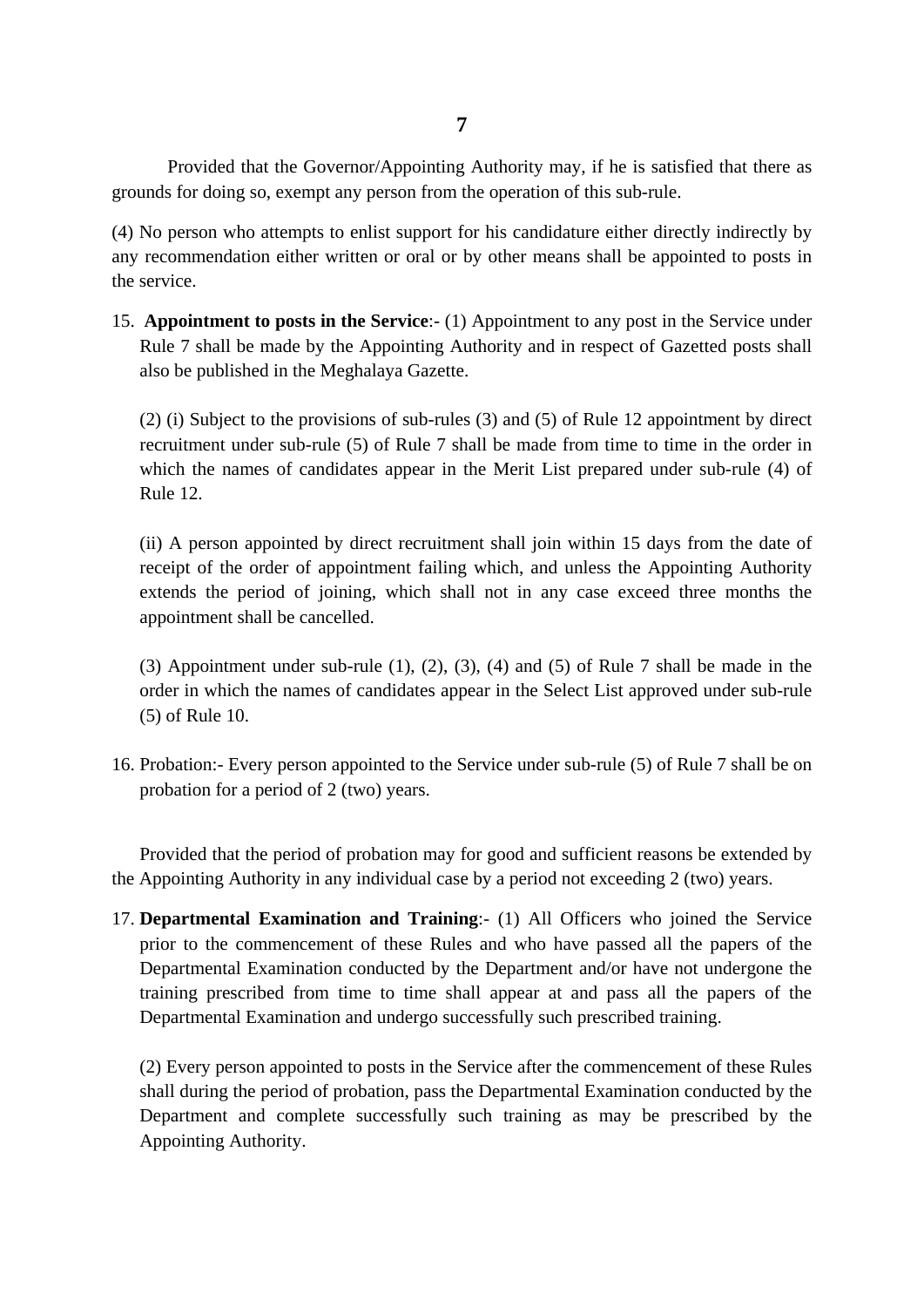- 18. **Discharge or Reversion**: -A probationer shall be liable to be discharged from the post in the Service or as the case may be reverted to the permanent post which he holds a lien or would hold a lien had it not been suspended under the Rules applicable to him prior to his appointment to the post if:-
	- (a) He fails to make sufficient use of the opportunities given during the training or otherwise fails to give satisfactory performance during the period of probation.
	- (b) He fails to pass the Departmental Examination unless the appointing Authority permits him to sit for re-examination in the subject or subjects in which he failed, or
	- (c) On any information received relating to his nationality, age, health character and antecedents the Appointing Authority is satisfied that the probations is eligible or otherwise unfit for being a member of the Service.
- 19. **Seniority:** (1) The interse seniority of the members of the Service who originally belonged to and appointed by the Government of Assam before  $21<sup>st</sup>$  January, 1972 and who are allocated to the State of Meghalaya in accordance with the provisions of Section 64 (1) of the North Eastern Areas (Reorganisation) Act, 1971 in the respective cadre be as it was in the corresponding cadre under the Government of Assam prior to their allocation to the State of Meghalaya.

(2) not withstanding anything contained in the sub-rule (1), the interse seniority of the members of the Service appointed by the Government of Meghalaya on the recommendation of the Assam public Service Commission during the period between 2nd April, 1970 and  $20<sup>th</sup>$  January, 1972 (both days inclusive) viz-a-viz those appointed by the Government of Assam under the same recommendation and allocated to the State of Meghalaya in the respective cadre shall be determined in the order in which their names appeared in the list prepared by the Assam Public Service Commission. Such members shall be junior to all the members mentioned in sub-rule (1) above in the respective cadre.

(3) The interse seniority of the members of the Service in any cadre appointed on or after 21<sup>st</sup> January, 1972 bit before the commencement of these Rules, shall be in the order in which their names appeared in the respective lists prepared by the Commission or the Select List approved by the Commission. Such members shall be junior to all the members mentioned in the sub-rule (1) and (2) above in the respective cadre.

(4) The interse seniority of the members of the Service appointed to different cadres after the commencement of these Rules shall be in the order in which their names appear in the Merit Lists prepared under sub-rule (4) of Rule 12 or in the select List approved under sub-rule (5) of Rule 10.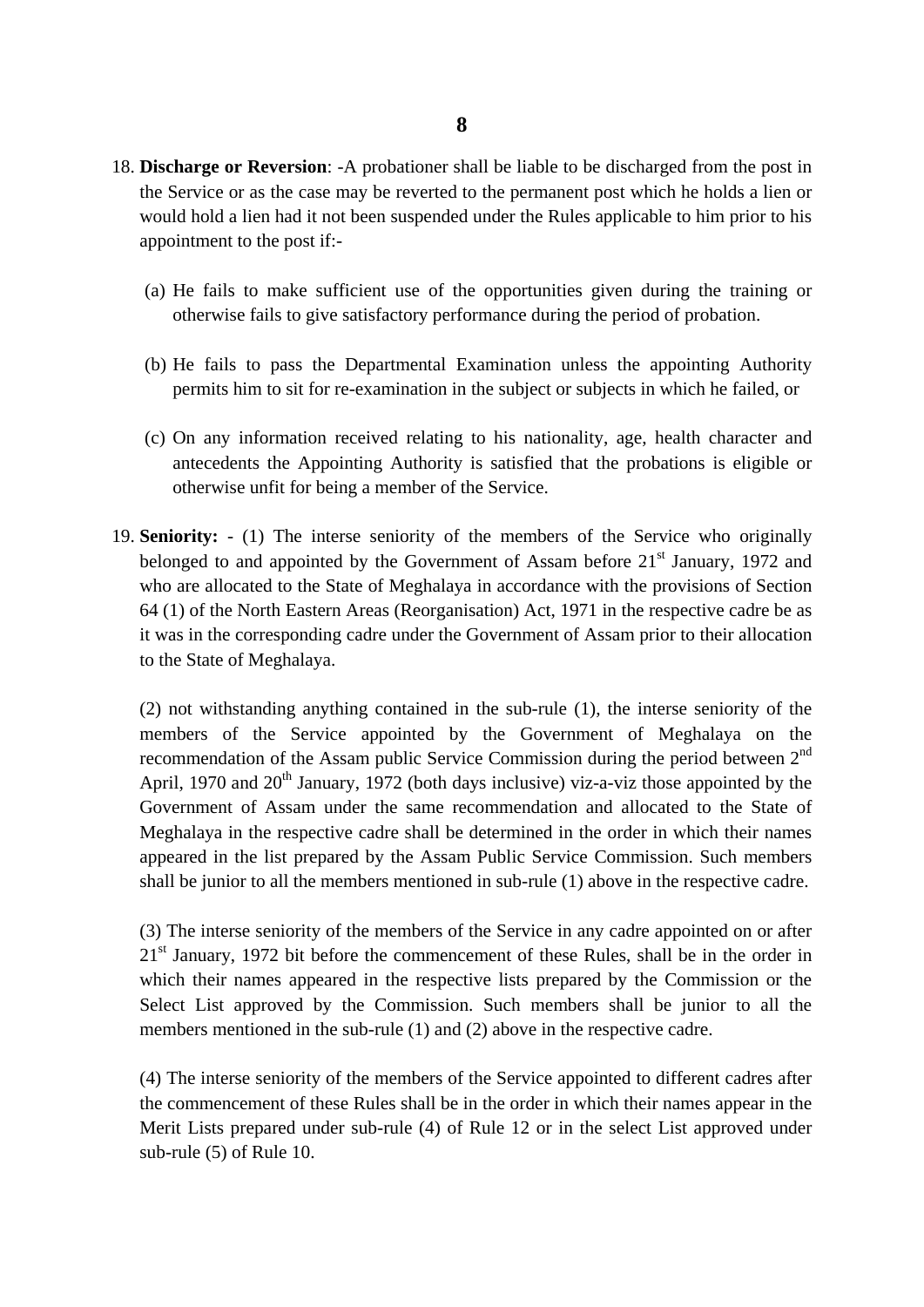(5) If confirmation of any member of the Service is delayed on account of his failure to qualify for such confirmation he shall loose his position in order of seniority in the cadre viza-viz such of his juniors as may be confirmed earlier than him. His original position in his particular cadre shall however, be restored on his confirmation subsequently.

- 20. **Confirmation:** (1) Confirmation of members of the Service appointed by promotion shall be made according to his seniority in the respective cadre subject to the following conditions.
	- (a) That he has served not less than one year in the post where he is to be confirmed.
	- (b) That the performance of the employee is satisfactory to be judged on the basis of Annual Confidential Reports and other relevant records.
	- (c) That there is no departmental proceedings/vigilance enquiry against him
	- (d) Subject to availability of vacancy and that no officer holds a lien on it.

(2) Confirmation of a probationer shall be made according to his seniority in that particular cadre subject to the following conditions.

- (a) That he has completed the period of probation to the satisfaction of the Appointing Authority.
- (b) That he is considered otherwise fit for confirmation by the Appointing Authority.
- (c) Subject to availability of vacancy.

Provided that where a person is not given opportunity to undergo the prescribed training during the period of probation, his confirmation shall not be held up for reasons of not successfully undergoing the said training but such person shall when called upon by the Appointing Authority and opportunity given, successfully undergo the said training.

Provided further that the Appointment Authority may for good and sufficient reasons exempt a member of the Service from passing any one or more of the prescribed Department (Professor) Examination and Training and confirm him in the respective cadre of the Service.

21. **Gradation List:** - There shall be prepared and published annually and up to date Gradation List as on  $1<sup>st</sup>$  January, consisting of the names of all the members of the Service cadre-wise and drawn up in order of Seniority and other particulars relating to the date of birth and appointment to the Service and such other details relevant to the Service Career shall be also indicated against each name.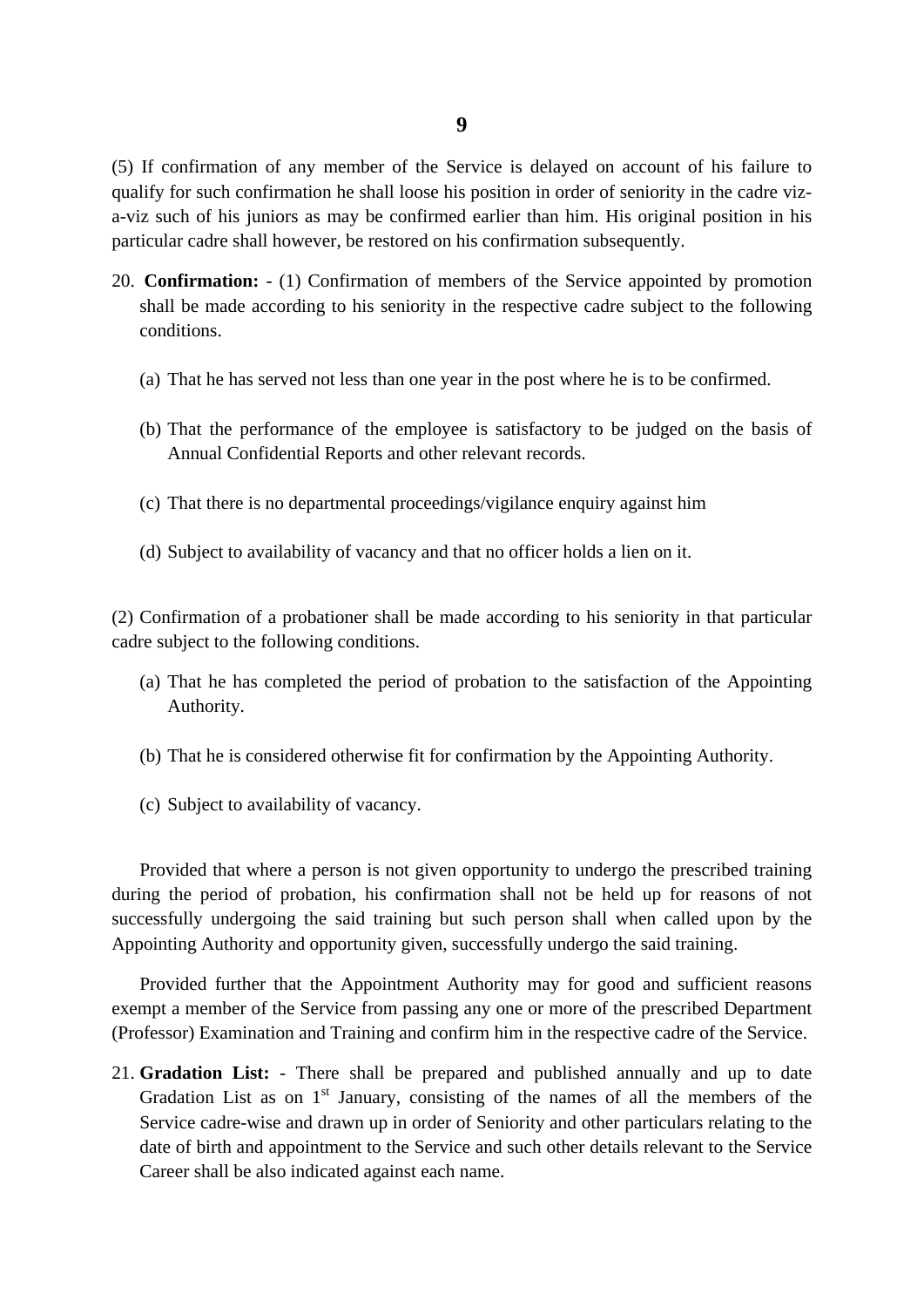- 22. **Time Scale Pay:** The Time Scale Pay admissible to the members of the Service shall be shown in Schedule I subject to revision by Government from time to time.
- 23. **Increment:** (1) The first increment admissible to a probationer shall accrue on the expiry of one year from the date of his joining the post but subsequent increment shall be allowed only on his completion of the period of probation.

(2) The pay of the member of the Service on completion of the period of probation shall be fixed at such a stage as if he has been allowed his usual annual increment dues but he shall not be entitled to any arrear in pay on account of withholding of due increments for the period prior to the date of his completion of the period of probation.

(3) The increment admissible to a member of the Service promoted from one post to another shall accrue on the expiry of each year as admissible under the Rules.

- 24. L**eave, Pension, etc and other conditions of Service:**  Except as provided under these Rules, all matters generally relating to pay and allowances, leave, pension, discipline and other conditions of service shall be regulated by the general Rules and/or order made by Government from time to time and applicable to other State Government servants of corresponding status having similar functions.
- 25. **Power of the Governor to dispense with or relax any Rule:** The Governor if satisfied that the operation of any of the provisions of these Rules causes under hardships in any particular case or cases or results in any particular post or posts being left unfilled for want of person (s) possessing the minimum experience as specified by these Rules for promotion to such post (s) may dispense with or relax the requirement of any of these Rules to such extent and subject to such conditions, as it may consider necessary for dealing with the case in a just and equitable manner, or for meeting the exigencies of public interest.

Provided that the case of any person shall not be dealt with in any manner less favourable to him than that provided under these Rules.

- 26. **Interpretation:** If any question arises relating to the interpretation of these Rules, the decision of the Government in the Food and Civil Supplies and Consumer Affairs Department with the approval of the Personnel and A.R. Department shall be final.
- 27. **Repeal and saving:** All Rules, Orders or Notifications corresponding to and in force immediately before the commencement of these Rules are hereby repealed.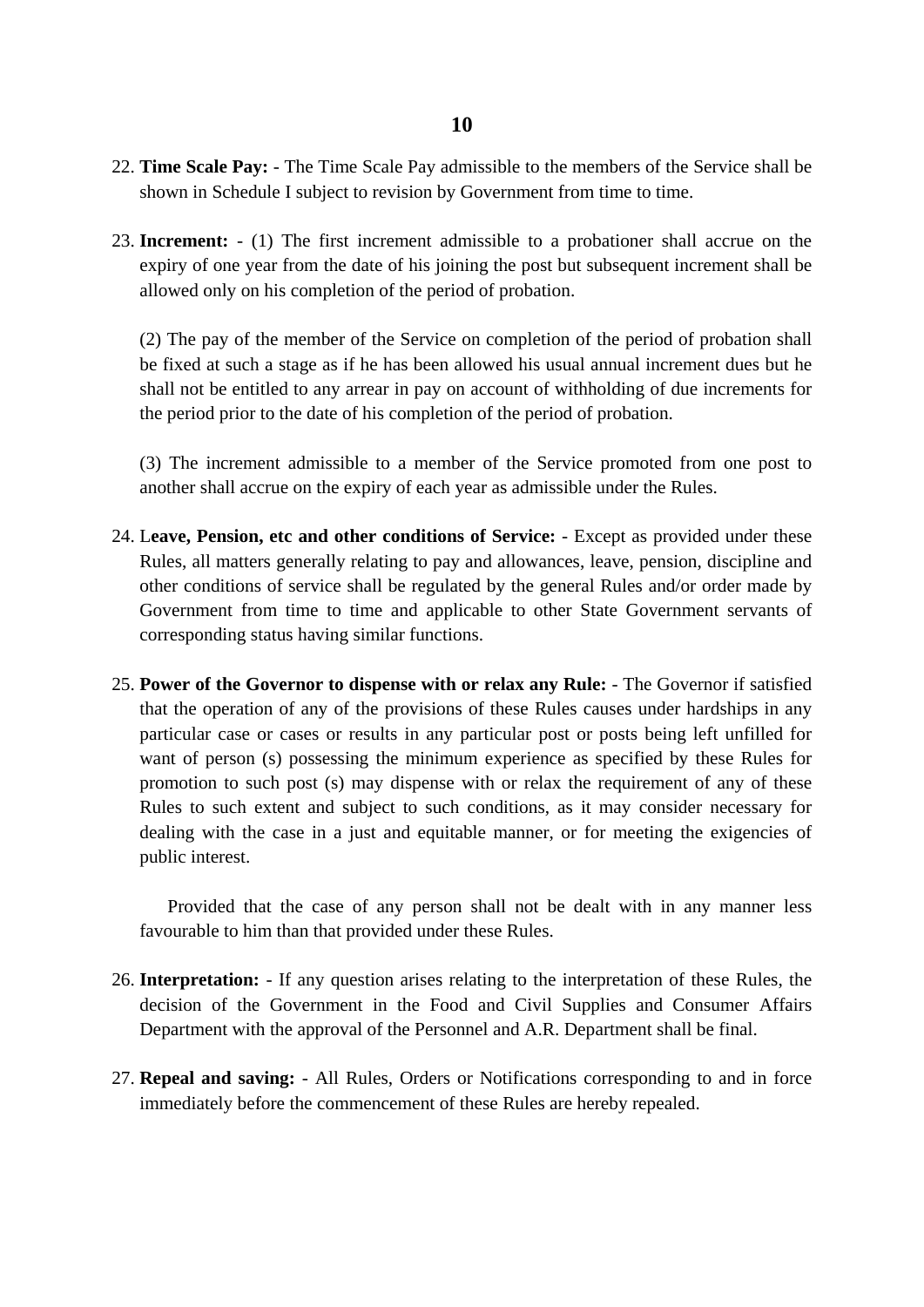Provided that all Orders made or action taken under the Rules, Orders or Notifications repealed or any action taken in pursuant thereto shall be deemed to have been validly made or taken under the corresponding provisions of these Rules.

#### **SCHEDULE – I**

| Sl.No. | Name of Post                                | Time Scale Pay                            | Number of<br>post<br>Permanent | No. of<br>posts<br>Temporary | Total        |
|--------|---------------------------------------------|-------------------------------------------|--------------------------------|------------------------------|--------------|
| 1.     | Food<br>and<br>Director,<br>Civil Supplies  | Borne of IAS or Senior<br><b>MCS</b>      |                                |                              |              |
| 2.     | Addl. Director, Food<br>and Civil Supplies  | 10750-325-12700-350-<br>14800/-           |                                | $\mathbf{1}$                 | $\mathbf{1}$ |
| 3.     | Joint Director, Food<br>and Civil Supplies  | 10,000-300-11,800-EB-<br>325-14075/-      |                                | 3                            | 3            |
| 4.     | Deputy Director, Food<br>and Civil Supplies | 8750-275-10400-EB-<br>300-13100/-         | 3                              | $\overline{2}$               | 5            |
| 5.     | Superintendent, Food<br>and Civil Supplies  | 5900-190-7040-EB-<br>200-8640-225-10440/- | 5                              | $\theta$                     | 5            |
| 6.     | Inspector, Food and<br>Civil Supplies       | 5300-150-6200-EB-<br>160-7480-170-9130/-  | 18                             | $\overline{0}$               | 18           |
| 7.     | Sub-Inspector, Food<br>and Civil Supplies   | 4250-110-4910-EB-<br>120-5870-130-7170/-  | 53                             | $\theta$                     | 53           |

### **(Rule 6 and 21)**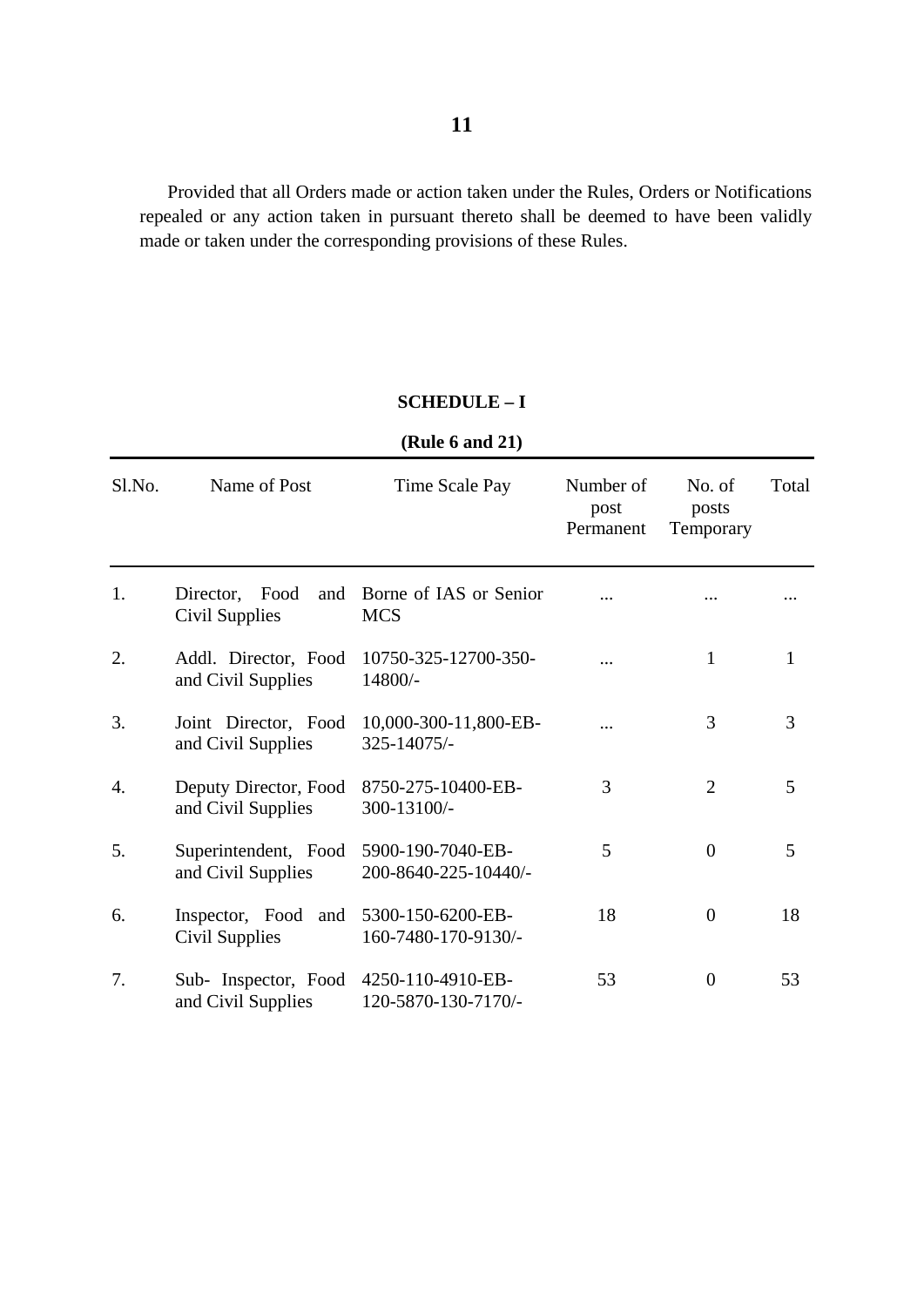Sl. No. Name of Post Method of recruitmen t with percentage of vacancies to be filled up in any recruitmen t year by direct recruitmen t or promotion **Educati** onal **Oualifi** cation etc., require d for direct recruit ment Low er age limi t Up per age limi t Promotion Persons eligible for consideration for promotion to posts mentioned in column 2. **Qualification** Experience etc., Re marks 1. 2. 3. 4. 5. Addl. Director, of Food and Civil Supplies Jt. Director, of Food and Civil Supplies Deputy Director, of Food and Civil promotion Supplies Superintendent , of Food and promotion Civil Supplies Inspector, of Food and Civil Supplies By promotion By promotion By By By promotion  $\overline{\phantom{a}}$  $\overline{\phantom{a}}$  $\overline{\phantom{a}}$  $\overline{\phantom{a}}$  $\overline{\phantom{a}}$  $\overline{\phantom{a}}$  $\overline{\phantom{a}}$  $\overline{\phantom{a}}$  $\overline{\phantom{0}}$  $\overline{\phantom{a}}$  $\overline{\phantom{a}}$  $\overline{\phantom{a}}$  $\overline{\phantom{a}}$  $\overline{\phantom{0}}$  $\overline{\phantom{a}}$ Joint Director, of Food and Civil Supplies Deputy Director, Food Civil Supplies Superintende nt, of Food and Civil Supplies Inspector, of Food Civil Supplies Sub-Inspector, of Food and Civil Supplies Must have rendered more than 4 years of Service in the post shown in column 7. Must have of rendered not and less than 3 years of Service in the post shown in column 7. -do-Must have and rendered not less than 5 years of Service in the post shown in column 7. -do-

**12 SCHEDULE – II**